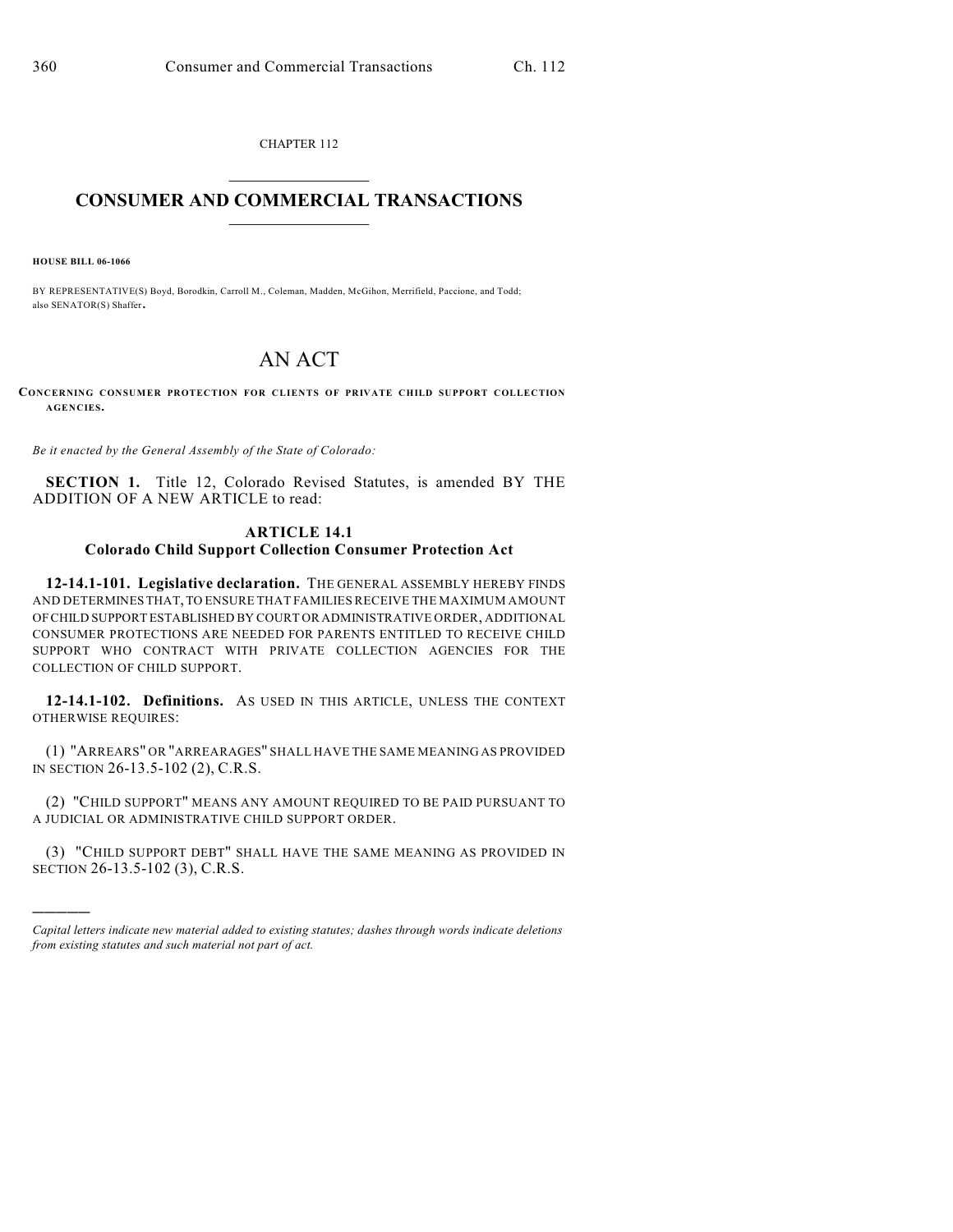(4) "CHILD SUPPORT ENFORCEMENT SERVICE" MEANS A SERVICE, INCLUDING RELATED FINANCIAL ACCOUNTING SERVICES, PERFORMED DIRECTLY OR INDIRECTLY FOR THE PURPOSE OF CAUSING A PAYMENT REQUIRED, OR ALLEGEDLY REQUIRED, BY A CHILD SUPPORT ORDER TO BE MADE TO THE OBLIGEE TO WHOM THE PAYMENT IS OWED OR TO AN AGENT OF THAT INDIVIDUAL.

(5) "CHILD SUPPORT ORDER" MEANS ANY JUDGMENT, DECREE, ORDER, OR ADMINISTRATIVE ORDER OF SUPPORT IN FAVOR OF A OBLIGEE, WHETHER TEMPORARY, PERMANENT, FINAL, OR SUBJECT TO MODIFICATION, REVOCATION, OR REMISSION, REGARDLESS OF THE KIND OF ACTION OR PROCEEDING IN WHICH IT IS ENTERED, REQUIRING THE PAYMENT OF CURRENT CHILD SUPPORT, CHILD SUPPORT ARREARS, CHILD SUPPORT DEBT, RETROACTIVE SUPPORT, OR MEDICAL SUPPORT, WHETHER OR NOT SUCH ORDER IS COMBINED WITH AN ORDER FOR MAINTENANCE.

(6) "CURRENT CHILD SUPPORT" MEANS THE ONGOING PERIODIC SUPPORT OBLIGATION THAT AN OBLIGOR IS REQUIRED TO PAY PURSUANT TO A CHILD SUPPORT ORDER.

(7) "OBLIGEE" MEANS AN INDIVIDUAL WHO IS OWED CHILD SUPPORT UNDER A CHILD SUPPORT ORDER AND WHO HAS ENTERED OR MAY ENTER INTO A CONTRACT WITH A COLLECTOR.

(8) "OBLIGOR" MEANS ANY PERSON OWING OR ALLEGED TO OWE A DUTY OF CHILD SUPPORT OR AGAINST WHOM A PROCEEDING FOR THE ESTABLISHMENT OR ENFORCEMENT OF A DUTY TO PAY CHILD SUPPORT IS COMMENCED.

(9) (a) "PRIVATE CHILD SUPPORT COLLECTOR" OR "COLLECTOR", EXCEPT AS PROVIDED IN PARAGRAPH (b) OF THIS SUBSECTION (9), MEANS A PERSON OR ENTITY WHO PERFORMS, OR OFFERS TO PERFORM, A CHILD SUPPORT ENFORCEMENT SERVICE FOR AN OBLIGEE UNDER ONE OR MORE OF THE FOLLOWING CONDITIONS:

(I) THE OBLIGEE LIVES IN COLORADO AT THE TIME THE CONTRACT IS SIGNED;

(II) THE COLLECTOR HAS A PLACE OF BUSINESS OR IS LICENSED TO CONDUCT BUSINESS IN COLORADO; OR

(III) THE COLLECTOR CONTACTS MORE THAN TWENTY-FIVE OBLIGORS PER YEAR WHO LIVE IN COLORADO.

(b) THE TERM "PRIVATE CHILD SUPPORT COLLECTOR" DOES NOT INCLUDE:

(I) A PERSON OR ENTITY DESCRIBED IN SECTION 12-14-103 (2) (b);

(II) A NONPROFIT ORGANIZATION THAT IS EXEMPT FROM TAXATION UNDER SECTION 501(C)(3) OF THE FEDERAL "INTERNAL REVENUE CODE OF 1986" AND CHARGES NO MORE THAN A NOMINAL FEE FOR PROVIDING ASSISTANCE TO ANY OBLIGEE WITH REGARD TO THE COLLECTION OF CHILD SUPPORT;

(III) AN ATTORNEY LICENSED TO PRACTICE LAW IN THE STATE OF COLORADO;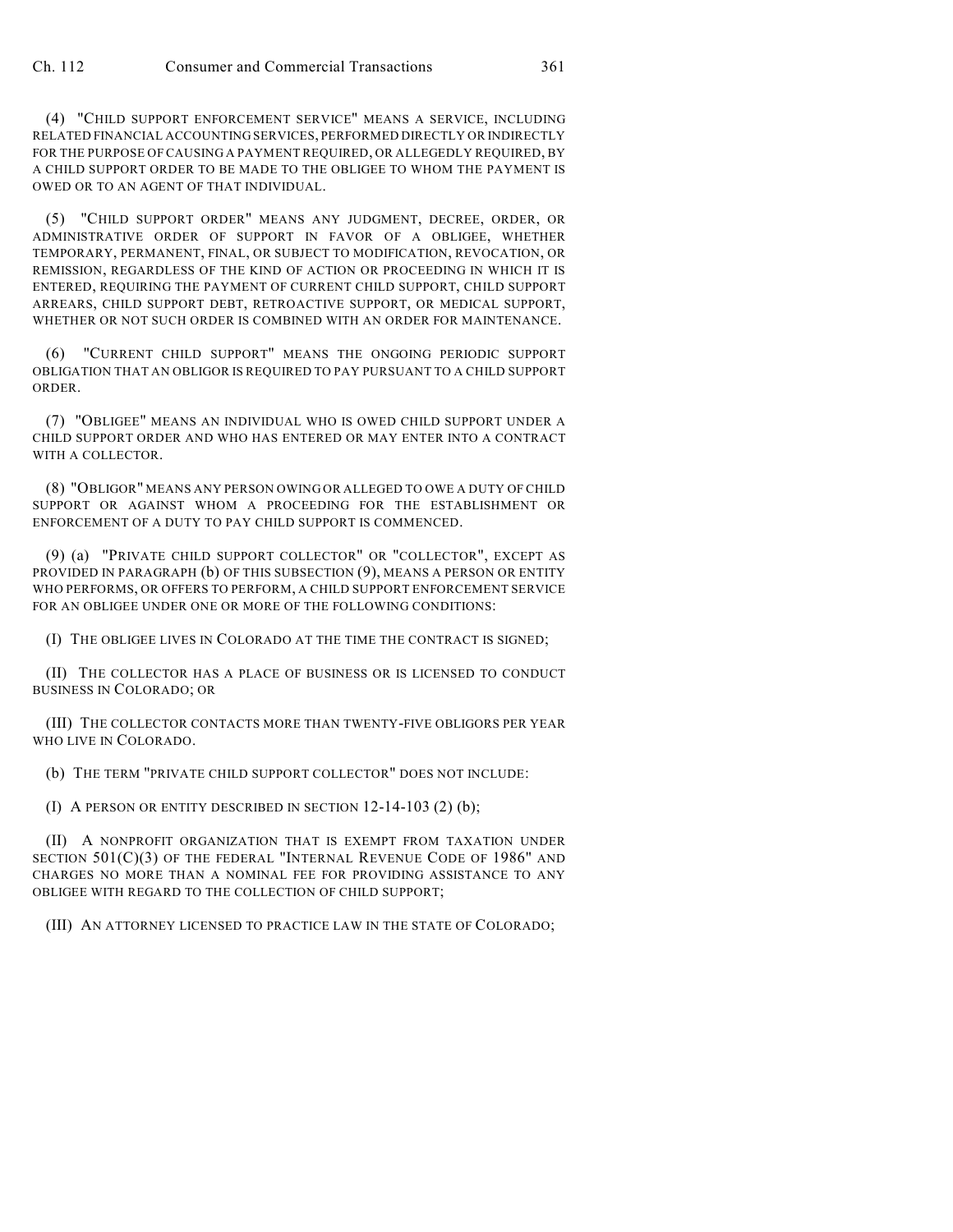(IV) AN ENTITY OPERATING AS AN INDEPENDENT CONTRACTOR WITH A COUNTY GOVERNMENT AGENCY THAT CONTRACTS TO PROVIDE SERVICES THAT A DELEGATE CHILD SUPPORT ENFORCEMENT UNIT IS REQUIRED BY LAW TO PROVIDE; OR

(V) A DELEGATE CHILD SUPPORT ENFORCEMENT UNIT ACTING PURSUANT TO ARTICLE 13.5 OF TITLE 26, C.R.S.

(10) "PRIVATE CHILD SUPPORT ENFORCEMENT SERVICE CONTRACT" OR "CONTRACT" MEANS A CONTRACT OR AGREEMENT, AS DESCRIBED IN SECTION 12-14.1-106, PURSUANT TO WHICH A COLLECTOR AGREES TO PERFORM A CHILD SUPPORT ENFORCEMENT SERVICE FOR AN OBLIGEE FOR A FEE.

(11) "STATE AGENCY" MEANS A GOVERNMENT AGENCY OR ITS CONTRACTUAL AGENT ADMINISTERING A STATE PLAN APPROVED UNDER TITLE IV-D OF THE FEDERAL "SOCIAL SECURITY ACT", AS AMENDED.

**12-14.1-103. Application of the "Colorado Fair Debt Collection Practices Act".** (1) EXCEPT AS OTHERWISE PROVIDED BY THE PARTICULAR PROVISIONS OF THIS ARTICLE, THIS ARTICLE SUPPLEMENTS THE REQUIREMENTS OF THE "COLORADO FAIR DEBT COLLECTION PRACTICES ACT", ARTICLE 14 OF THIS TITLE, INCLUDING BUT NOT LIMITED TO PROHIBITED PRACTICES, LICENSING, AND ADMINISTRATIVE AND LEGAL ENFORCEMENT AS IT IS APPLIED TO PRIVATE CHILD SUPPORT COLLECTORS.

(2) ARTICLE 14 OF THIS TITLE ALSO APPLIES TO PRIVATE CHILD SUPPORT COLLECTORS.

**12-14.1-104. Prohibited practices.** (1) A COLLECTOR MAY NOT ENGAGE IN ANY FRAUDULENT, UNFAIR, DECEPTIVE, OR MISLEADING ACT OR PRACTICE IN SOLICITING AN OBLIGEE TO ENTER INTO A CONTRACT FOR THE PROVISION OF CHILD SUPPORT ENFORCEMENT SERVICES OR IN OFFERING OR PERFORMING A SERVICE PURSUANT TO SUCH A CONTRACT, INCLUDING BUT NOT LIMITED TO THE FOLLOWING:

(a) IMPOSING A FEE OR CHARGE, INCLUDING COSTS, FOR ANY PAYMENT COLLECTED THROUGH THE EFFORTS OF OR AS A RESULT OF ACTIONS TAKEN BY A FEDERAL, STATE, OR COUNTY AGENCY, INCLUDING BUT NOT LIMITED TO SUPPORT COLLECTED FROM FEDERAL OR STATE INCOME TAX REFUNDS, UNEMPLOYMENT BENEFITS OR SOCIAL SECURITY BENEFITS. IF THE COLLECTOR DISCOVERS, OR IS NOTIFIED BY THE OBLIGEE OR THE FEDERAL, STATE, OR COUNTY AGENCY, THAT A PAYMENT WAS COLLECTED THROUGH THE EFFORTS OF A FEDERAL, STATE, OR COUNTY AGENCY, THE COLLECTOR SHALL NOT ASSESS FEES ON THE PAYMENT. ANY FEES IMPROPERLY RETAINED SHALL BE REFUNDED TO THE OBLIGEE WITHIN SEVEN BUSINESS DAYS;

(b) DESIGNATING A CURRENT CHILD SUPPORT PAYMENT AS ARREARS, INTEREST OR OTHER AMOUNT OWED;

(c) INTERCEPTING OR REDIRECTING FROM THE OBLIGOR, THE OBLIGOR'S EMPLOYER, OR ON THE BEHALF OF THE OBLIGOR TO THE COLLECTOR ANY CHILD SUPPORT PAID TO THE OBLIGEE IF PAYMENT IS ORDERED TO BE MADE THROUGH A CENTRAL PAYMENT REGISTRY;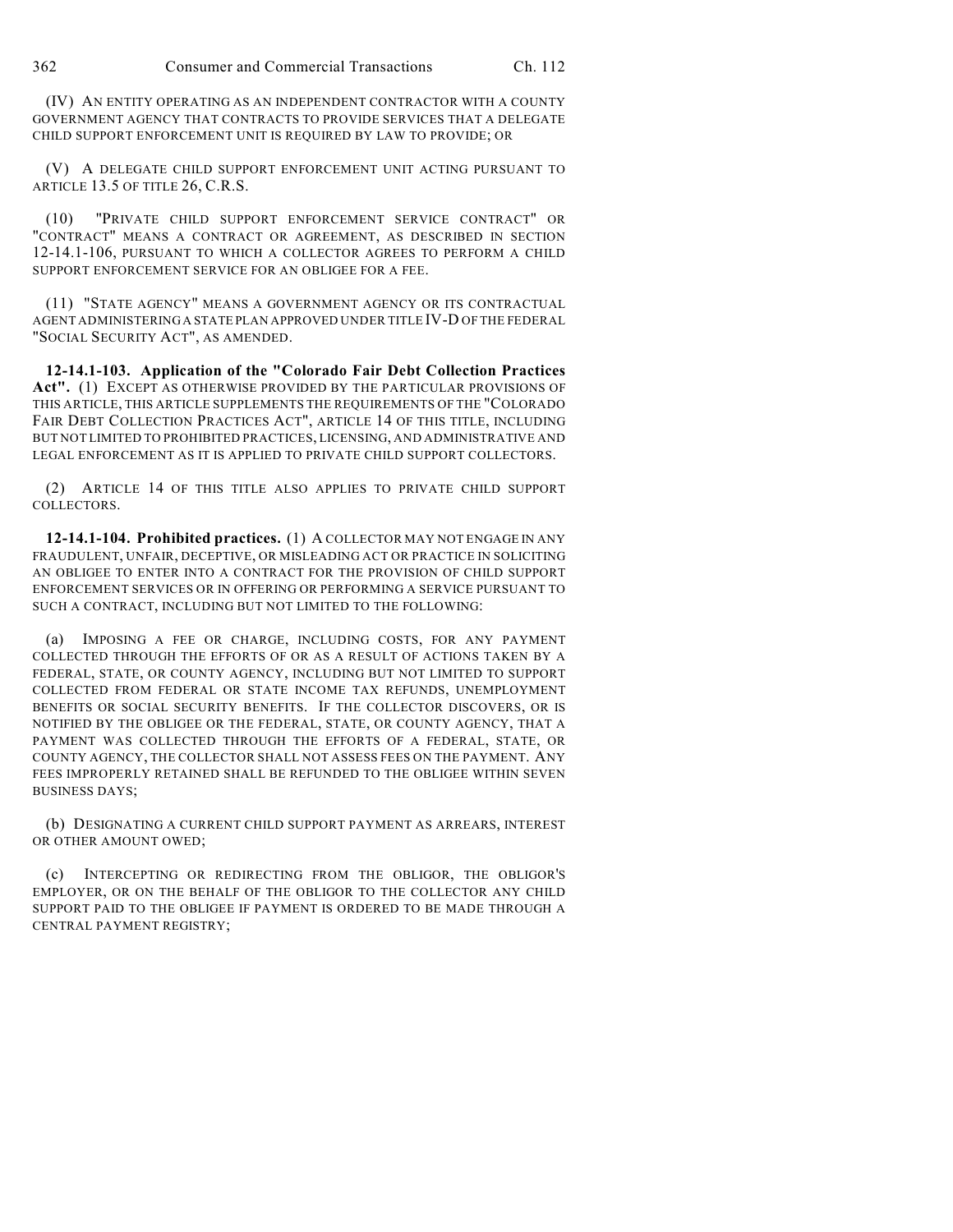(d) INTERCEPTING, REDIRECTING, OR COLLECTING ANY AMOUNTS OWED TO A GOVERNMENT AGENCY UNDER AN ASSIGNMENT OF RIGHTS RESULTING FROM THE PAYMENT OF PUBLIC ASSISTANCE TO THE OBLIGEE OR OWED TO A STATE AGENCY;

(e) WHEN A CHILD SUPPORT ORDER DIRECTS THAT PAYMENT BE MADE THROUGH A CENTRAL PAYMENT REGISTRY, SUGGESTING OR INSTRUCTING THAT THE OBLIGOR OR THE OBLIGOR'S EMPLOYER SEND THE PAYMENT TO THE COLLECTOR;

(f) MAKING A MISLEADING REPRESENTATION OR OMITTING A MATERIAL DISCLOSURE THAT, AS A RESULT, IS MISLEADING WITH RESPECT TO THE IDENTITY OF ANY ENTITY THAT HAS PERFORMED OR MAY PERFORM A CHILD SUPPORT ENFORCEMENT SERVICE FOR ANY OBLIGEE;

(g) REQUIRING AN OBLIGEE TO SIGN A PRIVATE CHILD SUPPORT ENFORCEMENT CONTRACT THAT DOES NOT CONFORM TO THE PROVISIONS OF SECTION 12-14.1-106;

(h) SENDING AN INCOME-WITHHOLDING ORDER TO AN ENTITY, UNLESS THE COLLECTOR IS AUTHORIZED BY STATE LAW TO SEND THE INCOME-WITHHOLDING ORDER;

(i) ACCEPTING A SETTLEMENT OFFER MADE BY AN OBLIGOR BEFORE:

(I) THE COLLECTOR HAS REVIEWED ALL SETTLEMENT OFFERS WITH THE OBLIGEE; AND

(II) THE OBLIGEE HAS EXPRESSLY AUTHORIZED THE COLLECTOR TO ACCEPT THE SETTLEMENT OFFER;

(j) REQUESTING OR REQUIRING AN OBLIGEE TO WAIVE THE RIGHT OF THE OBLIGEE TO ACCEPT A SETTLEMENT OFFER; OR

(k) COLLECTING OR ATTEMPTING TO COLLECT CHILD SUPPORT AFTER THE OBLIGOR NOTIFIES THE COLLECTOR PURSUANT TO THE PROCEDURE PROVIDED IN SECTION 12-14.1-108 (1) (a) (III) AND (IV) THAT THE OBLIGOR DISPUTES THE EXISTENCE OR AMOUNT OF THE CHILD SUPPORT OBLIGATION AND THE COLLECTOR HAS NOT OBTAINED WRITTEN VERIFICATION OF THE EXISTENCE OR AMOUNT OF THE OBLIGATION OR A COPY OF THE JUDGMENT AGAINST THE OBLIGOR AND MAILED THE OBLIGOR A COPY OF THE VERIFICATION OF JUDGMENT.

**12-14.1-105. Fees.** (1) A PRIVATE CHILD SUPPORT COLLECTOR MAY NOT CHARGE AN OBLIGEE A FEE UNLESS:

(a) BEFORE THE OBLIGEE AUTHORIZES THE FEE, THE AMOUNT OF THE FEE, INCLUDING THE BASIS UPON WHICH THE AMOUNT OF THE FEE IS CALCULATED, IS DESCRIBED ACCURATELY TO THE OBLIGEE IN SIMPLE, EASY-TO-UNDERSTAND LANGUAGE; AND

(b) BEFORE THE OBLIGEE INCURS THE FEE, THE OBLIGEE HAS AUTHORIZED THE FEE IN WRITING.

(2) A COLLECTOR'S CONTRACT WITH AN OBLIGEE SHALL BE FOR A SPECIFIC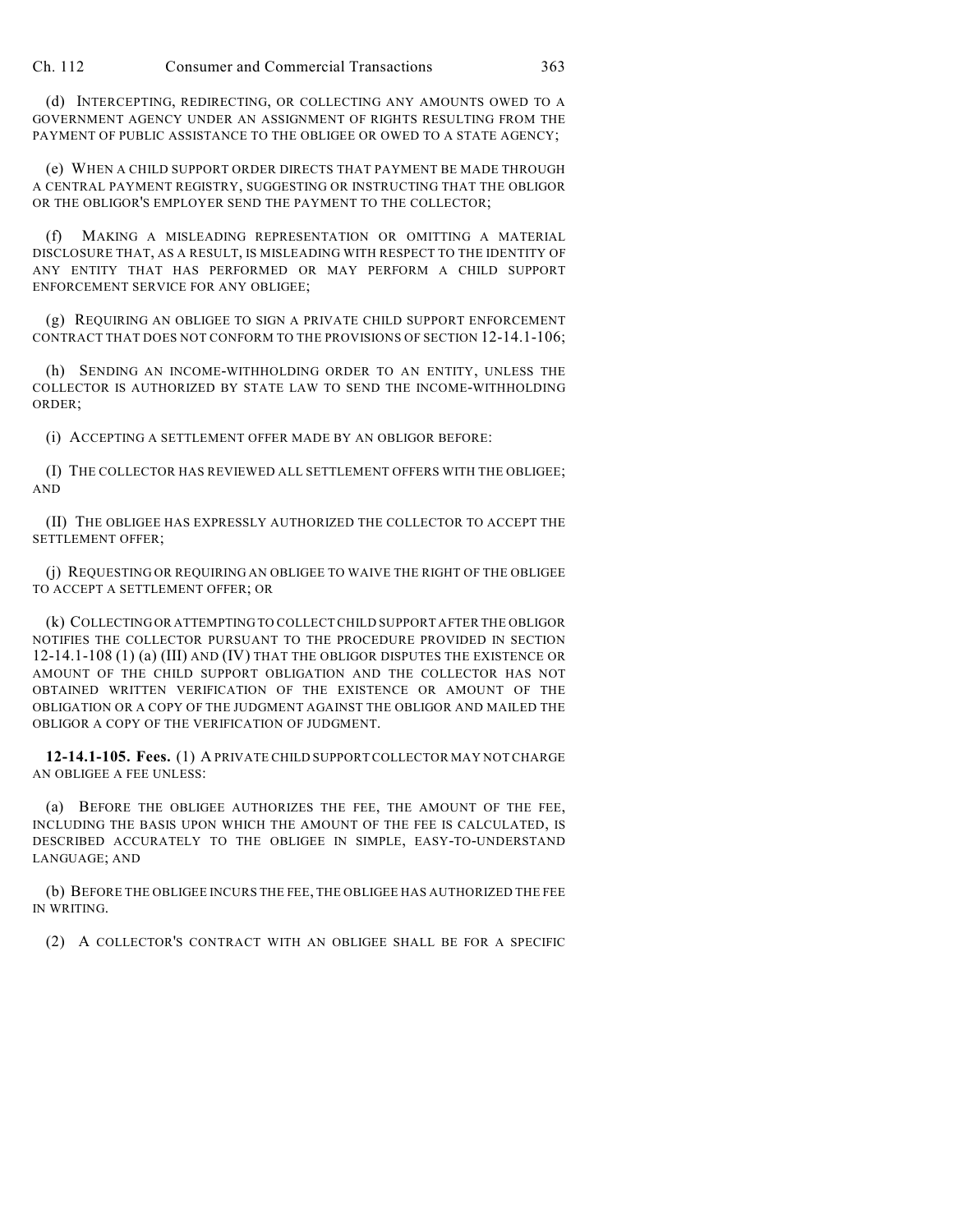DOLLAR AMOUNT OF CHILD SUPPORT TO BE COLLECTED. THE CONTRACT SHALL EXPLAIN IN EASY-TO-UNDERSTAND LANGUAGE HOW THE AMOUNT IS TO BE CALCULATED AND MAY INCLUDE ANY STATUTORY INTEREST TO WHICH THE OBLIGEE IS ENTITLED AND OTHER AMOUNTS ORDERED BY THE COURT.

(3) A COLLECTOR MAY CHARGE A CONTINGENCY FEE FOR THE COLLECTION OF CHILD SUPPORT THAT IS BASED ON A PERCENTAGE OF THE TOTAL CHILD SUPPORT COLLECTED.

(4) THE MAXIMUM FEE THAT MAY BE CHARGED BY A COLLECTOR AS SPECIFIED IN SUBSECTION (3) OF THIS SECTION SHALL NOT EXCEED THIRTY-FIVE PERCENT OF ANY AMOUNT COLLECTED.

(5) NO OTHER FEES, CHARGES, OR COSTS MAY BE ASSESSED AGAINST THE OBLIGEE, INCLUDING AN APPLICATION FEE.

**12-14.1-106. Requirements relating to private child support enforcement service contracts.** (1) IN ORDER TO PERFORM A CHILD SUPPORT ENFORCEMENT SERVICE FOR AN OBLIGEE, A COLLECTOR SHALL ENTER INTO A WRITTEN PRIVATE CHILD SUPPORT ENFORCEMENT SERVICE CONTRACT THAT:

(a) MEETS THE REQUIREMENTS OF THIS SECTION;

(b) HAS BEEN DELIVERED TO THE OBLIGEE IN A FORM THAT THE OBLIGEE MAY KEEP;

(c) IS DATED AND SIGNED BY THE OBLIGEE AND AN AUTHORIZED REPRESENTATIVE OF THE COLLECTOR;

(d) FULLY DISCLOSES EACH TERM OF THE CONTRACT, ANY FEES THAT MAY BE IMPOSED PURSUANT TO THE CONTRACT, AND ANY AMOUNT THAT THE OBLIGEE WOULD BE REQUIRED TO PAY TO THE COLLECTOR FOR SERVICES PERFORMED UNDER SECTION 12.14.1-109 IF THE CONTRACT WERE TO BE CANCELED OR TERMINATED BY THE OBLIGEE; AND

(e) INCLUDES A COPY OF ANY OTHER DOCUMENT THE COLLECTOR REQUIRES THE OBLIGEE TO SIGN.

(2) BEFORE A COLLECTOR OFFERS OR PROPOSES TO PERFORM A CHILD SUPPORT ENFORCEMENT SERVICE FOR AN OBLIGEE, THE COLLECTOR SHALL DELIVER TO THE OBLIGEE THE NOTICE DEVELOPED PURSUANT TO THE RULE-MAKING DESCRIBED IN SECTION 12-14.1-113 AND SHALL OBTAIN SIGNED VERIFICATION FROM THE OBLIGEE THAT THE OBLIGEE RECEIVED THE NOTICE DESCRIBED IN SECTION 12-14.1-113.

(3) A PRIVATE CHILD SUPPORT ENFORCEMENT SERVICE CONTRACT SHALL CONTAIN THE FOLLOWING:

(a) A CLEAR AND ACCURATE EXPLANATION OF THE AMOUNT OF CHILD SUPPORT THAT WILL BE COLLECTED;

(b) A CLEAR DESCRIPTION OF THE CHILD SUPPORT ENFORCEMENT SERVICES THAT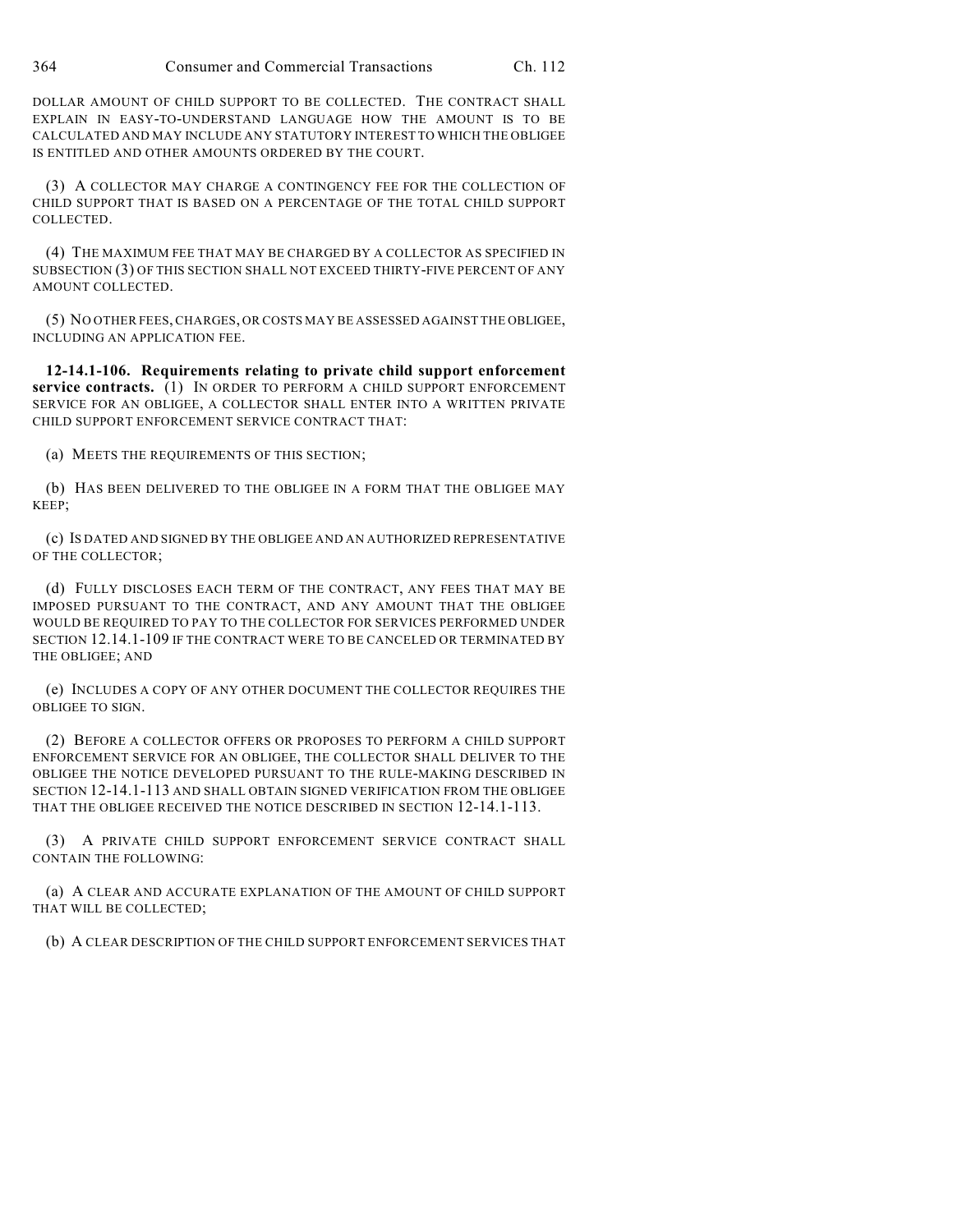MAY BE PROVIDED PURSUANT TO THE CONTRACT;

(c) A CLEAR AND ACCURATE EXPLANATION OF THE FEES THAT WILL BE DEDUCTED AND AN EXAMPLE OF HOW THEY ARE DEDUCTED;

(d) A GOOD FAITH ESTIMATE OF THE TOTAL AMOUNT OF FEES THAT WILL BE CHARGED PURSUANT TO THE CONTRACT;

(e) THE FULL LEGAL NAME, PRINCIPAL BUSINESS ADDRESS, AND TELEPHONE NUMBER OF THE COLLECTOR AND ANY AGENTS WHO ASSIST THE COLLECTOR IN PROVIDING A CHILD SUPPORT ENFORCEMENT SERVICE, AND ANY SEPARATE NAME, ADDRESS, AND TELEPHONE NUMBER THAT THE OBLIGEE MAY NEED FOR COMMUNICATION ABOUT THE CASE;

(f) A COMPLETE AND ACCURATE COPY OF EACH DISCLOSURE AND NOTICE REQUIRED BY THIS ARTICLE SHALL BE PROVIDED TO THE OBLIGEE BEFORE THE OBLIGEE SIGNS THE CONTRACT;

(g) A CONSPICUOUS STATEMENT IN BOLD-FACE TYPE, IN IMMEDIATE PROXIMITY TO AND ON THE SAME PAGE AS THE SPACE RESERVED FOR THE SIGNATURE OF THE OBLIGEE, WHICH SHALL READ AS FOLLOWS:

> YOU MAY CANCEL THIS CONTRACT AT ANY TIME WITHIN THIRTY DAYS OF SIGNING THE CONTRACT OR AFTER ANY TWELVE CONSECUTIVE MONTHS IN WHICH THE COLLECTOR FAILS TO MAKE A COLLECTION.

(h) AN EXPLANATION THAT THE CONTRACT MAY BE IN EFFECT FOR AN EXTENDED PERIOD OF TIME BECAUSE OF THE DIFFICULTY IN ESTIMATING HOW LONG IT WILL TAKE TO COLLECT THE FULL AMOUNT OF CHILD SUPPORT DUE UNDER THE CONTRACT; AND

(i) A STATEMENT THAT A COLLECTOR MAY NOT ASSESS FEES ON COLLECTIONS ATTRIBUTABLE TO A FEDERAL, STATE, OR COUNTY AGENCY. FEES IMPROPERLY RETAINED SHALL BE REFUNDED WITHIN SEVEN BUSINESS DAYS.

(4) A PRIVATE CHILD SUPPORT ENFORCEMENT SERVICE CONTRACT SHALL NOT INCLUDE:

(a) A MANDATORY ARBITRATION CLAUSE THAT LIMITS THE RIGHTS OF A PERSON TO SEEK JUDICIAL RELIEF FOR A CLAIM ARISING UNDER THE CONTRACT OR THIS ARTICLE;

(b) A CLAUSE THAT REQUIRES THE OBLIGEE TO CHANGE THE PAYEE OR REDIRECT CHILD SUPPORT PAYMENTS THAT WOULD OTHERWISE BE PAYABLE TO THE OBLIGEE, A STATE AGENCY ADMINISTERING A STATE PLAN APPROVED UNDER TITLE IV-D OF THE FEDERAL "SOCIAL SECURITY ACT", AS AMENDED, OR A CENTRAL PAYMENT REGISTRY, IF PAYMENT IS ORDERED TO BE MADE THROUGH A CENTRAL PAYMENT REGISTRY;

(c) A CLAUSE THAT REQUIRES THE OBLIGEE TO CLOSE, OR NOT OPEN, A CHILD SUPPORT CASE WITH A COUNTY DELEGATE CHILD SUPPORT ENFORCEMENT UNIT OR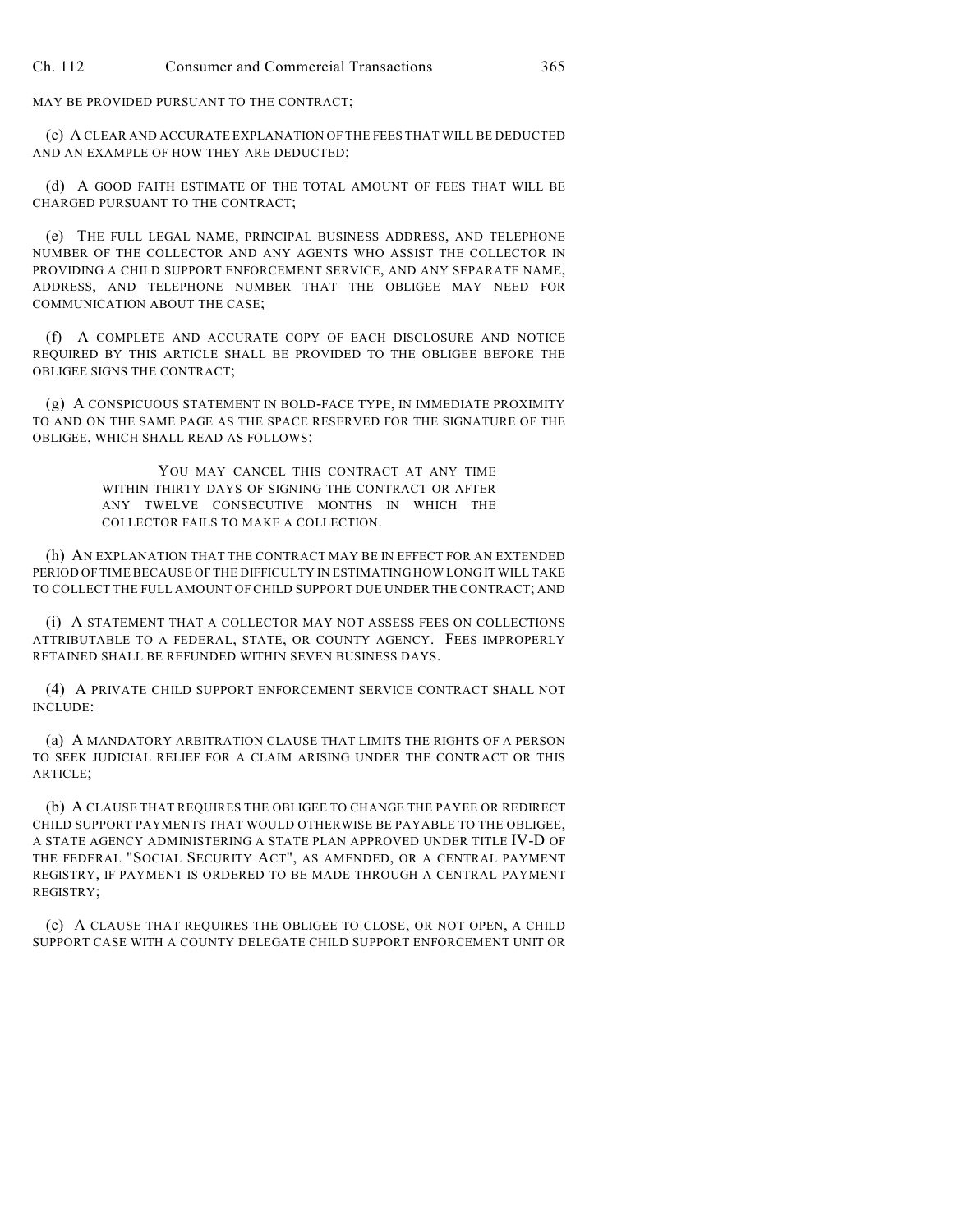STATE AGENCY ADMINISTERING A STATE PLAN APPROVED UNDER TITLE IV-D OF THE FEDERAL "SOCIAL SECURITY ACT", AS AMENDED; AND

(d) A CLAUSE THAT REQUIRES THE OBLIGEE TO WAIVE HIS OR HER RIGHTS TO REVIEW AND CONSENT TO ANY MODIFICATION OF A CONTRACT ENTERED INTO BY THE OBLIGEE.

(5) A PRIVATE CHILD SUPPORT ENFORCEMENT CONTRACT MAY NOT BE MODIFIED BY SUBSEQUENT AGREEMENT UNLESS THE OBLIGEE HAS SIGNED THE SUBSEQUENT AGREEMENT AFTER RECEIVING A WRITTEN COPY OF THE MODIFICATIONS.

(6) A PRIVATE CHILD SUPPORT ENFORCEMENT SERVICE CONTRACT SHALL BE ACCOMPANIED BY A FORM, IN DUPLICATE, THAT HAS THE HEADING "NOTICE OF CANCELLATION" AND CONTAINS A DESCRIPTION OF, IN EASY-TO-UNDERSTAND LANGUAGE, THE CANCELLATION AND TERMINATION PROVISIONS CONTAINED IN SECTION 12-14.1-109, THE CANCELLATION RIGHTS OF THE CONSUMER OBLIGEE CONTAINED IN SECTION 12-14.1-109, AND THE PRINCIPAL BUSINESS ADDRESS OF THE COLLECTOR.

(7) A COLLECTOR WHO ENTERS INTO A CONTRACT WITH AN OBLIGEE SHALL RETAIN A COPY OF THE SIGNED CONTRACT AND THE STATEMENT SIGNED BY THE OBLIGEE ACKNOWLEDGING RECEIPT OF THE PRELIMINARY NOTICE REQUIRED BY SUBSECTION (2) OF THIS SECTION FOR A PERIOD OF FIVE YEARS AFTER THE COMPLETION OR SETTLEMENT OF THE COLLECTION EFFORTS BY THE COLLECTOR OR TERMINATION OF THE CONTRACT, WHICHEVER EVENT OCCURS FIRST.

**12-14.1-107. Accounting for collections.** (1) A COLLECTOR SHALL, ON A MONTHLY BASIS, PROVIDE TO THE OBLIGEE AN ACCURATE AND UP-TO-DATE ACCOUNTING THAT MEETS THE REQUIREMENTS OF RULES PROMULGATED BY THE ADMINISTRATOR UNDER SECTION 12.14.1-113. THE ACCOUNTING SHALL BE PROVIDED TO THE OBLIGEE BY MAIL, TELEPHONE, OR SECURE INTERNET CONNECTION. THE OBLIGEE SHALL REQUEST IN WRITING THE PREFERRED METHOD THAT THE COLLECTOR SHOULD USE TO PROVIDE THE ACCOUNTING TO THE OBLIGEE.

(2) IN ADDITION TO THE MONTHLY ACCOUNTING REQUIRED PURSUANT TO SUBSECTION (1) OF THIS SECTION, ON REQUEST OF THE OBLIGEE AT ANY TIME, THE COLLECTOR SHALL PROVIDE THE OBLIGEE WITH ANY INFORMATION PERTAINING TO THE CASE OF THE OBLIGEE, INCLUDING THE INFORMATION DESCRIBED IN THIS SECTION, NOT MORE THAN FIVE BUSINESS DAYS AFTER THE DATE THE COLLECTOR RECEIVES THE REQUEST.

**12-14.1-108. Verification of account information.** (1) IN LIEU OF SECTION 12-14-109, THE FOLLOWING VERIFICATION PROVISIONS SHALL APPLY TO THE COLLECTION OF CHILD SUPPORT BY A COLLECTOR:

(a) NOT LATER THAN FIVE DAYS AFTER A COLLECTOR INITIALLY COMMUNICATES WITH AN OBLIGOR ON BEHALF OF AN OBLIGEE WITH RESPECT TO THE COLLECTION OF CHILD SUPPORT DUE, UNLESS THE OBLIGOR HAS PAID THE CHILD SUPPORT, THE COLLECTOR SHALL SEND THE OBLIGOR A WRITTEN NOTICE CONTAINING THE FOLLOWING: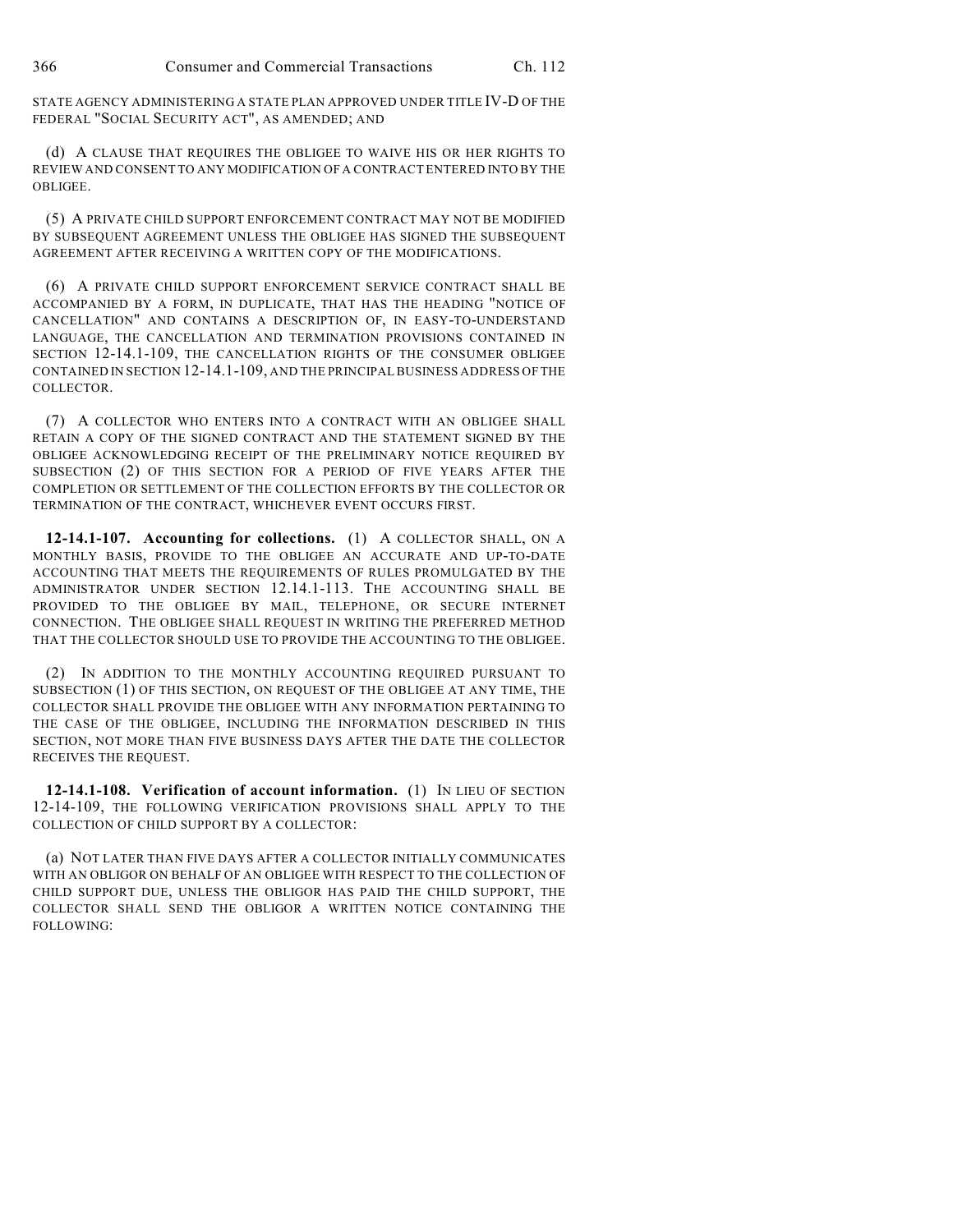(I) THE NAME OF THE OBLIGEE;

(II) A STATEMENT OF THE AMOUNT OF THE CHILD SUPPORT ARREARS, INCLUDING ANY ASSOCIATED INTEREST, LATE PAYMENT FEE, OR OTHER CHARGE AUTHORIZED BY LAW, AND OF THE AMOUNT OF THE CURRENT CHILD SUPPORT OWED BY THE OBLIGOR TO THE OBLIGEE;

(III) A STATEMENT THAT THE COLLECTOR ASSUMES THAT THE OBLIGOR OWES CHILD SUPPORT TO THE OBLIGEE AND THAT THE AMOUNTS OWED AS DESCRIBED IN THE STATEMENT PURSUANT TO SUBPARAGRAPH (II) OF THIS PARAGRAPH (a) ARE CORRECT, UNLESS THE OBLIGOR DISPUTES THE EXISTENCE OR AMOUNT OF THE CHILD SUPPORT OBLIGATION WITHIN THIRTY DAYS AFTER RECEIPT OF THE NOTICE;

(IV) A STATEMENT THAT IF, WITHIN THE THIRTY-DAY PERIOD DESCRIBED IN SUBPARAGRAPH (III) OF THIS PARAGRAPH (a), THE OBLIGOR NOTIFIES THE COLLECTOR IN WRITING THAT THE OBLIGOR DISPUTES THE EXISTENCE OR AMOUNT OF THE CHILD SUPPORT OBLIGATION, THE COLLECTOR WILL CEASE EFFORTS TO COLLECT THE CHILD SUPPORT, SUBJECT TO PARAGRAPH (b) OF THIS SUBSECTION (1), UNTIL THE COLLECTOR:

(A) OBTAINS WRITTEN VERIFICATION OF THE EXISTENCE OR AMOUNT OF THE OBLIGATION OR A COPY OF THE JUDGMENT AGAINST THE OBLIGOR; AND

(B) MAILS TO THE OBLIGOR A COPY OF THE VERIFICATION OR JUDGMENT; AND

(V) A STATEMENT THAT THE ARREARS BALANCE REFLECTED DOES NOT INCLUDE ANY AMOUNTS OWED TO A COUNTY DELEGATE CHILD SUPPORT ENFORCEMENT UNIT OR STATE AGENCY ADMINISTERING A STATE PLAN APPROVED UNDER TITLE IV-D OF THE FEDERAL "SOCIAL SECURITY ACT", AS AMENDED.

(b) A STATEMENT MADE BY A COLLECTOR PURSUANT TO SUBPARAGRAPH (IV) OF PARAGRAPH (a) OF THIS SUBSECTION (1) SHALL NOT AFFECT THE ENFORCEABILITY OF A VALID INCOME-WITHHOLDING ORDER OR ASSIGNMENT ISSUED BY AN APPROPRIATE AUTHORITY UNDER STATE LAW FOR CHILD SUPPORT COLLECTION PURPOSES.

(c) THE FAILURE OF AN OBLIGOR TO DISPUTE THE AMOUNT OR EXISTENCE OF CHILD SUPPORT PURSUANT TO SUBPARAGRAPH (IV) OF PARAGRAPH (a) OF THIS SUBSECTION (1) SHALL NOT BE CONSTRUED AS AN ADMISSION OF LIABILITY BY THE OBLIGOR.

**12-14.1-109. Cancellation or termination of private child support enforcement service contract.** (1) AN OBLIGEE MAY CANCEL A PRIVATE CHILD SUPPORT ENFORCEMENT SERVICE CONTRACT WITH A COLLECTOR AT ANY TIME WITHIN THIRTY DAYS OF SIGNING THE CONTRACT OR AFTER ANY TWELVE CONSECUTIVE MONTHS IN WHICH THE COLLECTOR FAILS TO MAKE A COLLECTION. THE NOTIFICATION OF CANCELLATION SHALL BE IN WRITING AND SHALL BE EFFECTIVE UPON RECEIPT OF THE NOTICE BY THE COLLECTOR. IF THE NOTIFICATION OF CANCELLATION IS RECEIVED BY THE COLLECTOR SUBSEQUENT TO THE THIRTY-DAY TIME PERIOD FOLLOWING THE SIGNING OF THE CONTRACT, THE NOTIFICATION SHALL BE VALID IF POST-MARKED WITHIN THE THIRTY-DAY TIME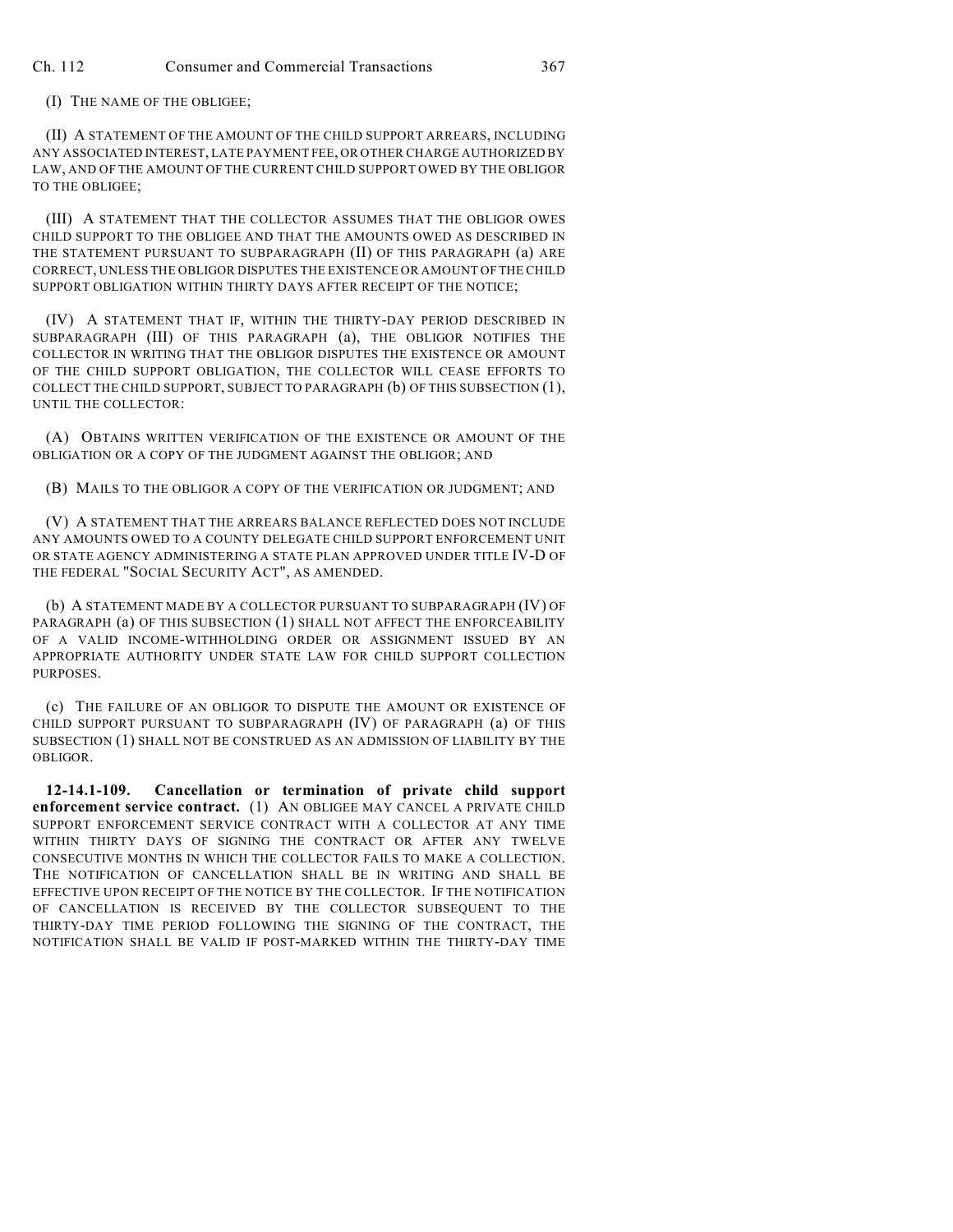PERIOD.

(2) SUBJECT TO THE PROVISIONS OF SUBSECTION (3) OF THIS SECTION, A PRIVATE CHILD SUPPORT ENFORCEMENT SERVICE CONTRACT MAY PROVIDE THAT, NOTWITHSTANDING THE CANCELLATION OF THE CONTRACT BY THE OBLIGEE, THE COLLECTOR SHALL HAVE THE RIGHT TO RECEIVE A FEE FOR ARREARS COLLECTED UNDER THE CONTRACT IF, AS A RESULT OF THE EFFORTS OF THE COLLECTOR, THE OBLIGEE SUBSEQUENTLY RECEIVES CHILD SUPPORT ARREARS OR INTEREST SUBJECT TO COLLECTION PURSUANT TO THE CONTRACT. NO OTHER FEES OR COSTS SHALL BE ASSESSED FOR THE CANCELLATION OF THE CONTRACT.

(3) AN OBLIGEE SHALL HAVE NO OBLIGATION PURSUANT TO THE PRIVATE CHILD SUPPORT ENFORCEMENT SERVICE CONTRACT IF:

(a) THE OBLIGEE CANCELS THE CONTRACT:

(I) AT ANY TIME BEFORE MIDNIGHT OF THE THIRTIETH BUSINESS DAY AFTER SIGNING THE CONTRACT; OR

(II) AFTER ANY TWELVE CONSECUTIVE MONTHS IN WHICH THE PRIVATE CHILD SUPPORT COLLECTOR FAILS TO MAKE A COLLECTION; OR

(b) THE COLLECTOR VIOLATES THIS ARTICLE WITH RESPECT TO THE CONTRACT.

(4) A CONTRACT SHALL TERMINATE WITHOUT ACTION BY EITHER PARTY WHEN THE CONTRACT AMOUNT HAS BEEN COLLECTED.

**12-14.1-110. Civil liability.** THE PROVISIONS OF SECTION 12-14-113, WITH THE EXCEPTION OF THE STATUTE OF LIMITATIONS SET FORTH IN SUBSECTION (4) OF SAID SECTION, SHALL APPLY TO ANY VIOLATION OF THIS ARTICLE AND ARE IN ADDITION TO AND NOT EXCLUSIVE OF ANY OTHER REMEDIES PROVIDED BY LAW.

**12-14.1-111. Administrative enforcement.** THIS ARTICLE SHALL BE ENFORCED BY THE ADMINISTRATOR, AS DEFINED IN SECTION 12-14-103 (1), AND MAY BE ENFORCED AS PROVIDED IN ARTICLE 14 OF THIS TITLE. EXCEPT AS OTHERWISE PROVIDED IN OR LIMITED BY THIS ARTICLE, ALL RULES ADOPTED PURSUANT TO SECTION 12-14-114 SHALL APPLY TO THIS ARTICLE.

**12-14.1-112. Statute of limitations.** (1) AN ACTION TO ENFORCE ANY LIABILITY UNDER THIS ARTICLE MAY BE BROUGHT BEFORE THE LATER OF:

(a) THE END OF THE FIVE-YEAR PERIOD BEGINNING ON THE DATE OF THE OCCURRENCE OF THE VIOLATION INVOLVED; OR

(b) IN A CASE IN WHICH A COLLECTOR WILLFULLY MISREPRESENTS ANY INFORMATION THAT THE COLLECTOR IS REQUIRED BY ANY PROVISION OF THIS ARTICLE TO DISCLOSE TO AN OBLIGEE AND THE MISREPRESENTATION IS MATERIAL TO THE ESTABLISHMENT OF THE LIABILITY OF THE COLLECTOR TO THE OBLIGEE UNDER THIS ARTICLE, FIVE YEARS AFTER THE DATE THE OBLIGEE DISCOVERS THE MISREPRESENTATION.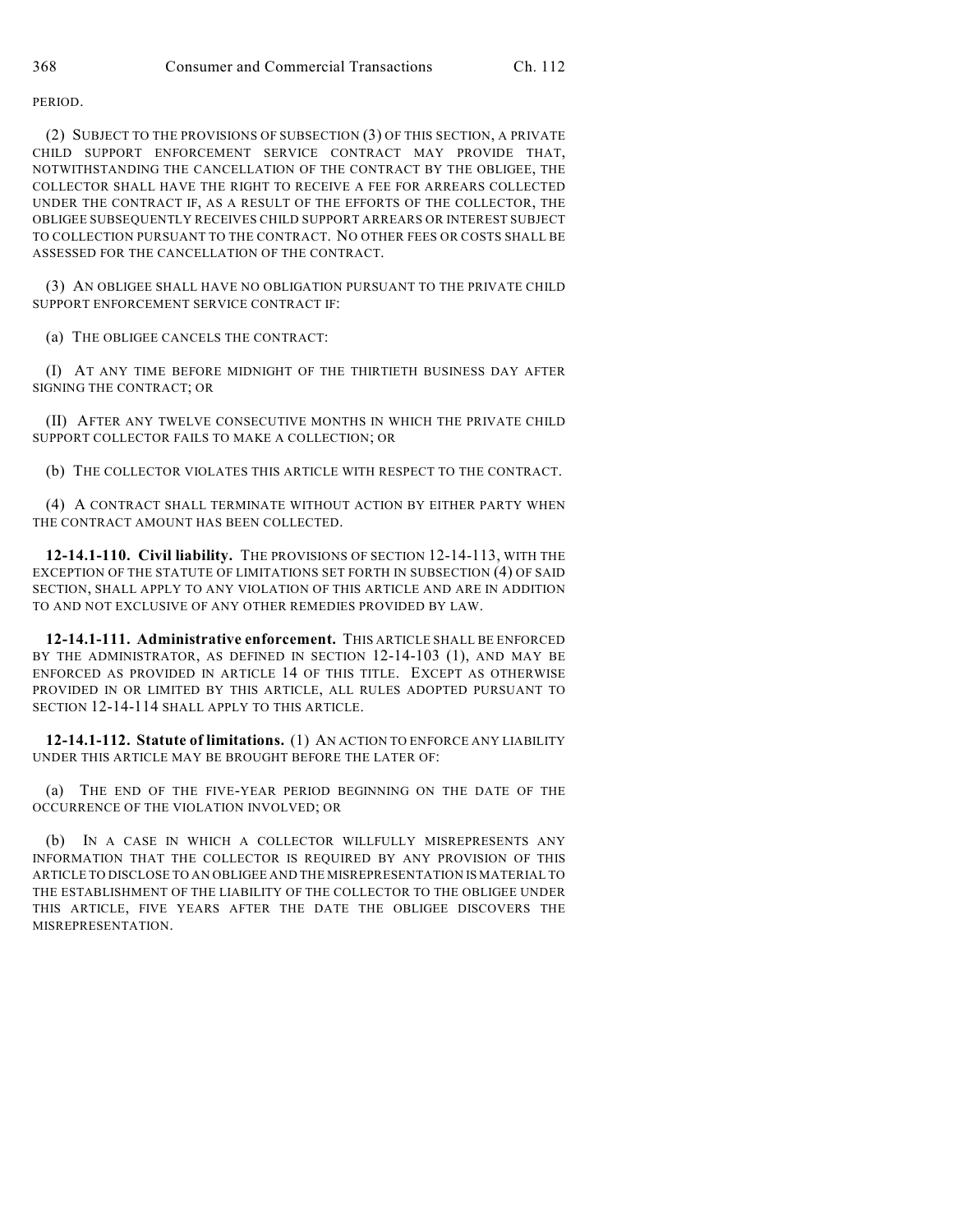Ch. 112 Consumer and Commercial Transactions 369

**12-14.1-113. Notice - rules.** (1) THE ADMINISTRATOR SHALL PROMULGATE RULES RELATED TO THE NOTICE REQUIRED TO BE PROVIDED TO THE OBLIGEE IN SECTION 12-14.1-106 (2) AND THE ACCOUNTING REQUIRED TO BE PROVIDED IN SECTION 12-14.1-107.

(2) THE NOTICE REQUIRED BY SECTION 12-14.1-106 (2) SHALL, AT A MINIMUM, ADDRESS THE FOLLOWING:

(a) THE OPTION THAT CHILD SUPPORT COLLECTION SERVICES ARE OFFERED AT MINIMAL OR NO COST THROUGH GOVERNMENT CHILD SUPPORT COLLECTION SERVICES IN EVERY COUNTY IN COLORADO AND IN EVERY STATE;

(b) A STATEMENT THAT THE COLLECTOR CANNOT REQUIRE A GOVERNMENT CHILD SUPPORT COLLECTION SERVICE TO SEND PAYMENTS TO ANY PERSON BUT THE OBLIGEE;

(c) A STATEMENT THAT THE COLLECTOR WILL NOT PROVIDE LEGAL ADVICE OR ACT AS LEGAL COUNSEL FOR THE OBLIGEE;

(d) A STATEMENT RELATED TO THE RIGHTS THE OBLIGEE HAS PURSUANT TO ARTICLE 14.1 OF THIS TITLE; AND

(e) A STATEMENT THAT THE OBLIGEE MAY HAVE THE PRIVATE CHILD SUPPORT ENFORCEMENT SERVICE CONTRACT REVIEWED BY AN ATTORNEY.

**SECTION 2.** The introductory portion to 12-14-113 (1) and 12-14-113 (3) and (8), Colorado Revised Statutes, are amended to read:

**12-14-113. Civil liability.** (1) In addition to administrative enforcement pursuant to section 12-14-114 and subject to section 12-14-134 and the limitations provided by subsection (9) of this section, and except as otherwise provided by this section, any debt collector or collection agency who fails to comply with any provision of this article OR PRIVATE CHILD SUPPORT COLLECTOR, AS DEFINED IN SECTION 12-14.1-102 (9), WHO FAILS TO COMPLY WITH ANY PROVISION OF THIS ARTICLE OR ARTICLE 14.1 OF THIS TITLE, with respect to a consumer is liable to such consumer in an amount equal to the sum of:

(3) A debt collector, PRIVATE CHILD SUPPORT COLLECTOR, AS DEFINED IN SECTION 12-14.1-102 (9), or collection agency may not be held liable in any action brought pursuant to the provisions of this article if the debt collector or collection agency shows by a preponderance of evidence that the violation was not intentional or grossly negligent and which violation resulted from a bona fide error, notwithstanding the maintenance of procedures reasonably adapted to avoid any such error.

(8) It shall be an affirmative defense to any action based upon failure of a debt collector, PRIVATE CHILD SUPPORT COLLECTOR, AS DEFINED IN SECTION 12-14.1-102 (9), or collection agency to comply with this section that the debt collector or collection agency believed, in good faith, that the debtor was other than a natural person.